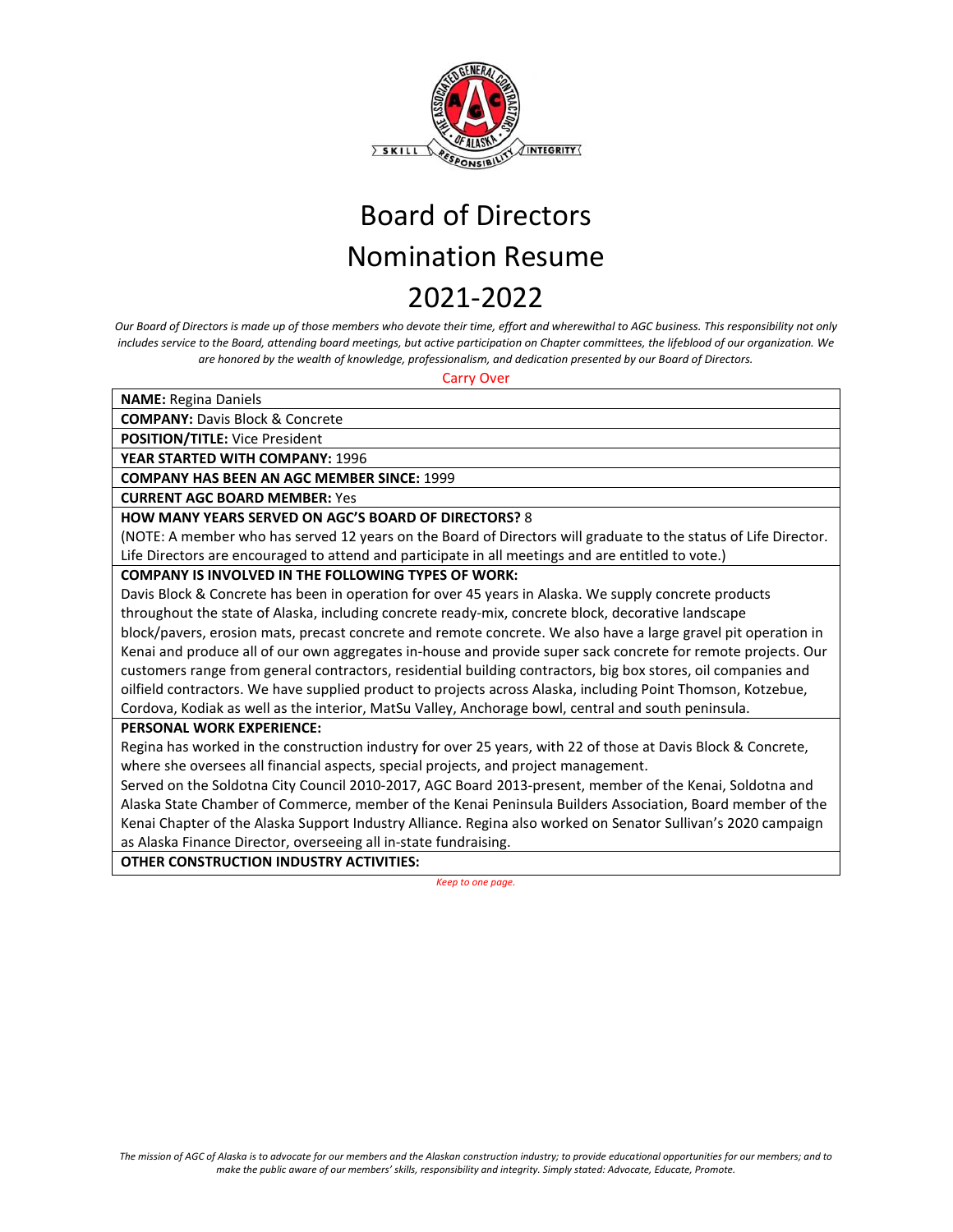

*Our Board of Directors is made up of those members who devote their time, effort and wherewithal to AGC business. This responsibility not only includes service to the Board, attending board meetings, but active participation on Chapter committees, the lifeblood of our organization. We are honored by the wealth of knowledge, professionalism, and dedication presented by our Board of Directors.* 

*Carry Over – Member-at-Large* 

**NAME:** Ron Pichler

**COMPANY:** Denali Drilling, Inc.

**POSITION/TITLE:** President

**YEAR STARTED WITH COMPANY:** 1975

**COMPANY HAS BEEN AN AGC MEMBER SINCE:** 1978

**CURRENT AGC BOARD MEMBER:** Yes

**HOW MANY YEARS SERVED ON AGC'S BOARD OF DIRECTORS? 3**

(NOTE: A member who has served 12 years on the Board of Directors will graduate to the status of Life Director. Life Directors are encouraged to attend and participate in all meetings and are entitled to vote.)

**COMPANY IS INVOLVED IN THE FOLLOWING TYPES OF WORK:** 

Geotechnical, environmental, construction, siesmic, water well and gas vapor well drilling/installations with truck, track or heli portable equipment both onshore and offshore.

Tie back and foundation anchor and light pile installation (16" dia.), same...

**PERSONAL WORK EXPERIENCE:** 

Started as drill helper, became driller, driller foreman, project manager, vice president and currently President. **OTHER CONSTRUCTION INDUSTRY ACTIVITIES:** 

Volunteer on AGC convention speakers committee and AGC/Wounded Warrior hockey tournament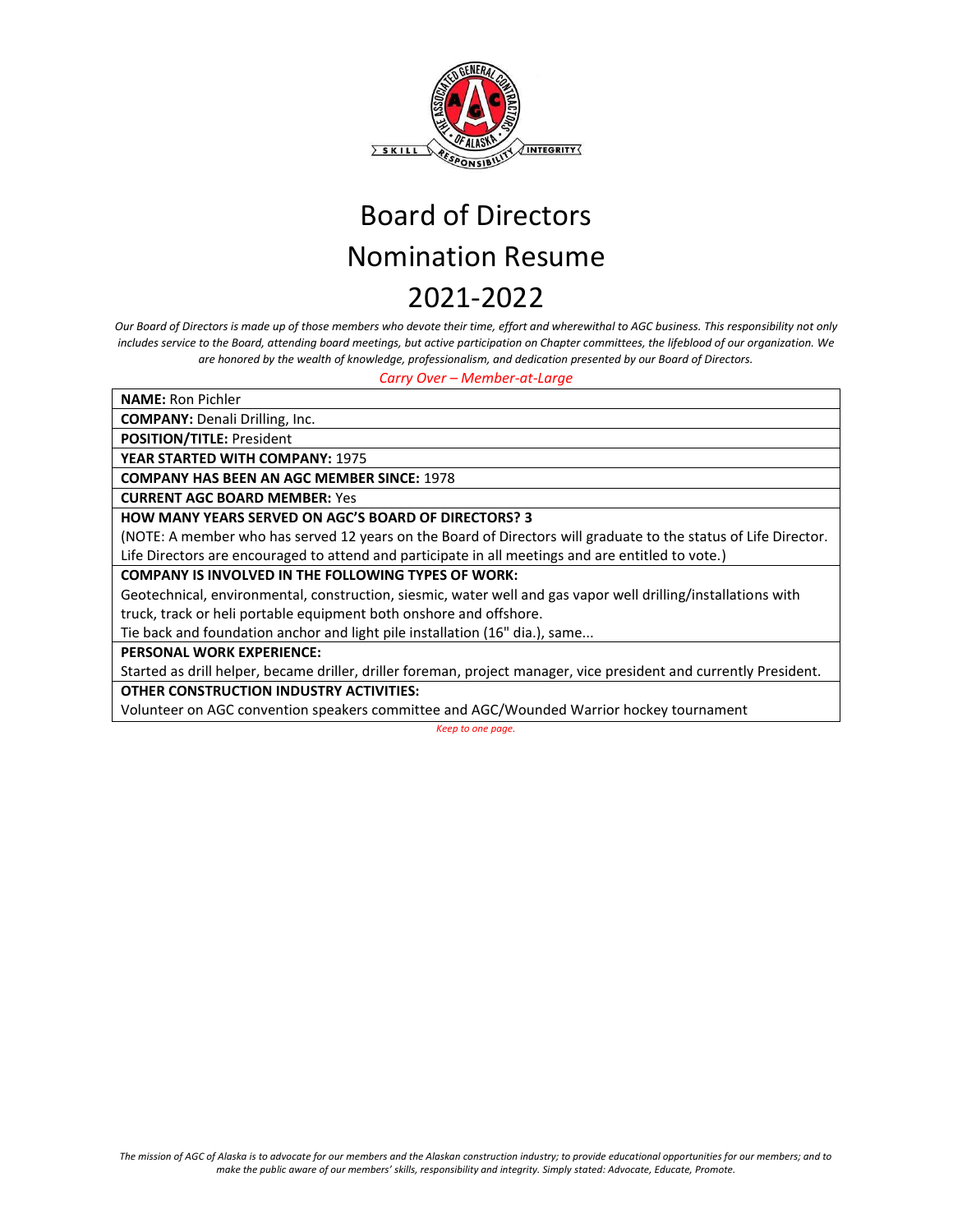

*Our Board of Directors is made up of those members who devote their time, effort and wherewithal to AGC business. This responsibility not only includes service to the Board, attending board meetings, but active participation on Chapter committees, the lifeblood of our organization. We are honored by the wealth of knowledge, professionalism, and dedication presented by our Board of Directors.*

| <b>NAME:</b> Chrys Fleming                                                                                      |  |  |  |  |
|-----------------------------------------------------------------------------------------------------------------|--|--|--|--|
| <b>COMPANY:</b> Alcan Electrical & Engineering, Inc.                                                            |  |  |  |  |
| <b>POSITION/TITLE: President</b>                                                                                |  |  |  |  |
| YEAR STARTED WITH COMPANY: 2007                                                                                 |  |  |  |  |
| <b>COMPANY HAS BEEN AN AGC MEMBER SINCE: 2002</b>                                                               |  |  |  |  |
| <b>CURRENT AGC BOARD MEMBER: Yes</b>                                                                            |  |  |  |  |
| <b>HOW MANY YEARS SERVED ON AGC'S BOARD OF DIRECTORS? 3</b>                                                     |  |  |  |  |
| (NOTE: A member who has served 12 years on the Board of Directors will graduate to the status of Life Director. |  |  |  |  |
| Life Directors are encouraged to attend and participate in all meetings and are entitled to vote.)              |  |  |  |  |
| <b>COMPANY IS INVOLVED IN THE FOLLOWING TYPES OF WORK:</b>                                                      |  |  |  |  |
| Electrical - Large Commercial / Industrial                                                                      |  |  |  |  |
| Telecommunication                                                                                               |  |  |  |  |
| Security                                                                                                        |  |  |  |  |
| <b>Audio Visual</b>                                                                                             |  |  |  |  |
| Solar                                                                                                           |  |  |  |  |
| <b>PERSONAL WORK EXPERIENCE:</b>                                                                                |  |  |  |  |
| 2002-2007 - Spinell Homes - Expediter to superintendent                                                         |  |  |  |  |
| 2007-2011 - IBEW Apprenticeship program                                                                         |  |  |  |  |
| 2011-2012 - Foreman for Alcan Electric                                                                          |  |  |  |  |
| -Providence Generations                                                                                         |  |  |  |  |
| 2012- Current - Estimator / Project Manager                                                                     |  |  |  |  |
| -SWS CTS Project                                                                                                |  |  |  |  |
| -Clear LES Radar Project                                                                                        |  |  |  |  |
| - ANC CCTV Upgrades                                                                                             |  |  |  |  |
| <b>OTHER CONSTRUCTION INDUSTRY ACTIVITIES:</b>                                                                  |  |  |  |  |
| - Current AGC board member                                                                                      |  |  |  |  |
| - Alaska Joint Electrical Apprenticeship and Training Trust - State & Local Committees                          |  |  |  |  |
| - NECA National Workforce Development - District 6 Representative.                                              |  |  |  |  |
| - Attend/Participate in the monthly NECA Meetings                                                               |  |  |  |  |
| - AGC Emerging Leaders<br>Voorte ener                                                                           |  |  |  |  |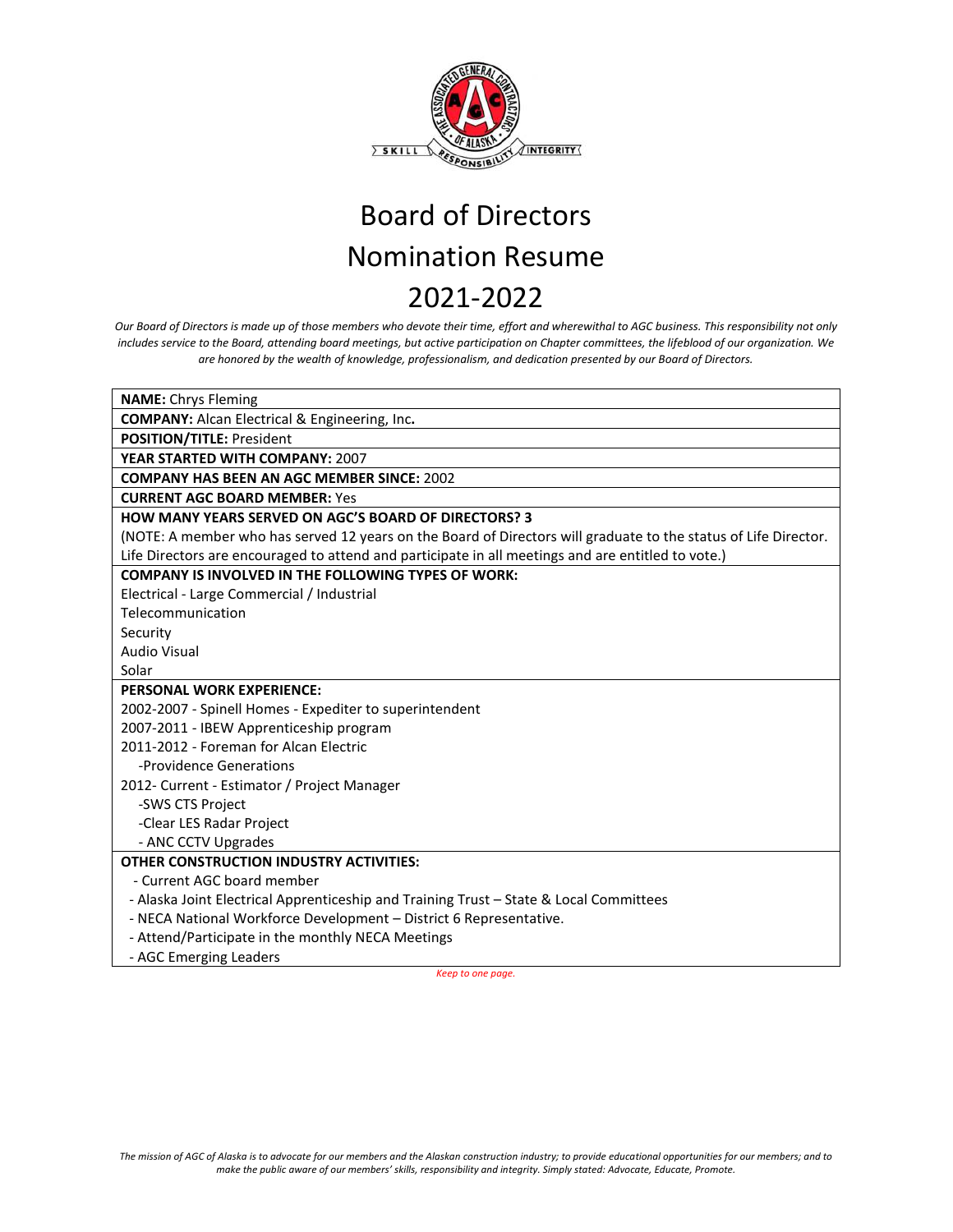

*Our Board of Directors is made up of those members who devote their time, effort and wherewithal to AGC business. This responsibility not only includes service to the Board, attending board meetings, but active participation on Chapter committees, the lifeblood of our organization. We are honored by the wealth of knowledge, professionalism, and dedication presented by our Board of Directors.* 

**NAME:** DAVID SHAHNAZARIAN

**COMPANY:** AMERICAN MARINE INTERNATIONAL

**POSITION/TITLE:** VICE PRESIDENT

**YEAR STARTED WITH COMPANY:** 2015

**COMPANY HAS BEEN AN AGC MEMBER SINCE:** 1996

**CURRENT AGC BOARD MEMBER:** No

**HOW MANY YEARS SERVED ON AGC'S BOARD OF DIRECTORS?** 6

4 years. I am on the AGC Golf Committee and Union Negotiation Committee

**COMPANY IS INVOLVED IN THE FOLLOWING TYPES OF WORK:** 

Marine construction, commercial diving, towing operations, crew boat operations, Non-Destructive Examination-specifically subsea pipelines and structures, underwater inspections in lieu of drydocks, hyperbaric treatment, subsea pipeline and platform installations, consulting services, environmental remediation, ABS certified, Subsea Fiber Optic installation & maintenance.

### **PERSONAL WORK EXPERIENCE:**

Currently Vice President of American Marine International and in the past have held positions as Area Manager, Project Manager, and Engineer in both the California and Alaska Regional Offices. Prior to working for American Marine I held positions as Wireline Open Hole Engineer for Schlumberger based out of the Gulf of Mexico Deepwater Offshore Platforms and Fort McMurray Canada, Engineer with Kiewit Bridge and Marine Division, Engineer with Dutra Dredging, Merchant Mariner, and I hold my Engineer in Training License for Mechanical Engineering. I hold a Bachelor of Science in Mechanical Engineering from the University of California, San Diego and a MBA in Executive Leadership from the University of Alaska Anchorage.

### **OTHER CONSTRUCTION INDUSTRY ACTIVITIES:**

Member of RDC, Alliance, World Trade Center, Petroleum Club, and multiple sponsorships for many of the industry conferences & events. Member of the AGC Golf Committee & Union Negotiation Committee.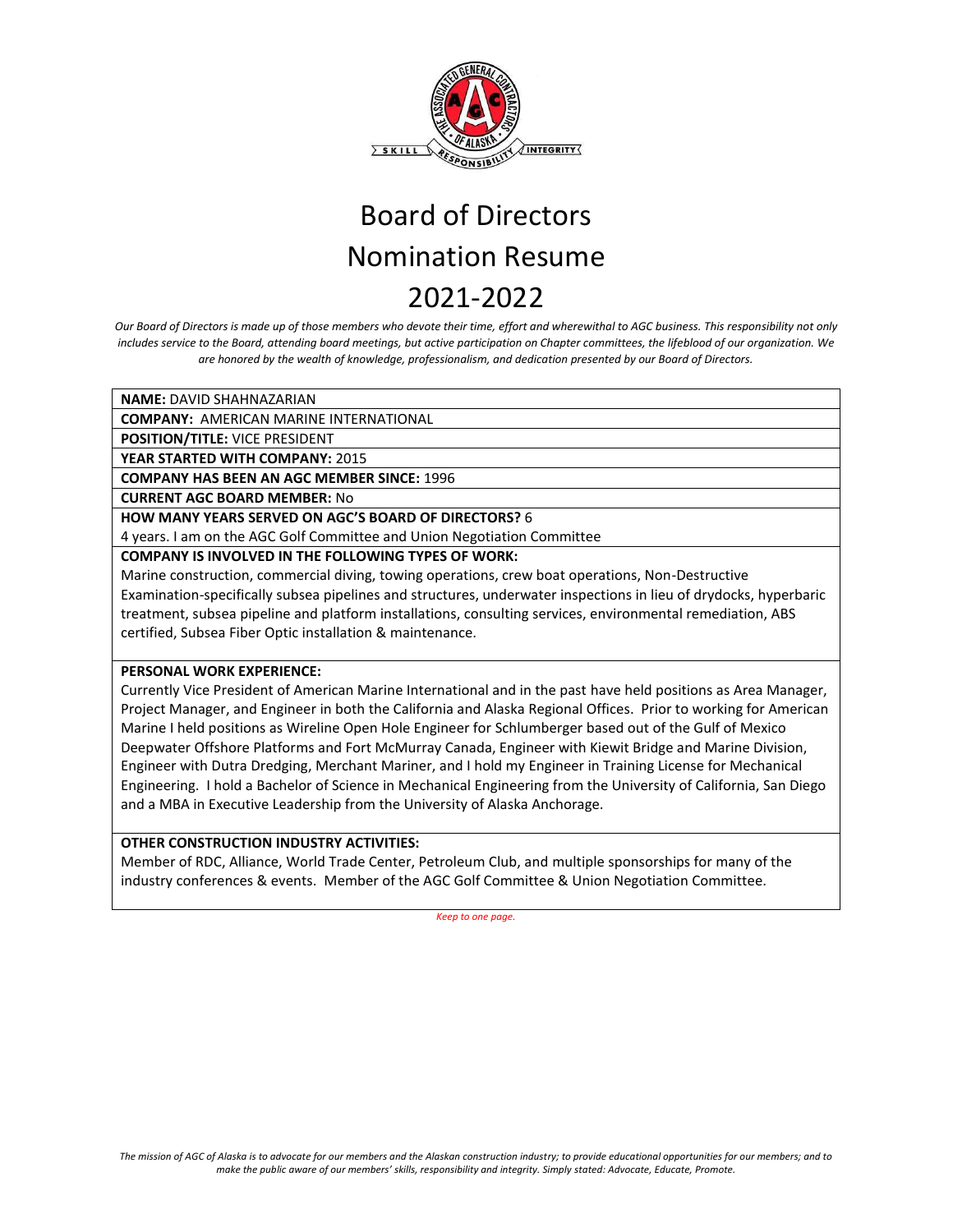

*Our Board of Directors is made up of those members who devote their time, effort and wherewithal to AGC business. This responsibility not only includes service to the Board, attending board meetings, but active participation on Chapter committees, the lifeblood of our organization. We are honored by the wealth of knowledge, professionalism, and dedication presented by our Board of Directors.*

**NAME:** Carrie Jokiel

**COMPANY:** ChemTrack Alaska, Inc.

**POSITION/TITLE:** President

**YEAR STARTED WITH COMPANY:** 2004

**COMPANY HAS BEEN AN AGC MEMBER SINCE:** 2011

**CURRENT AGC BOARD MEMBER:** Yes

#### **HOW MANY YEARS SERVED ON AGC'S BOARD OF DIRECTORS?** 5

(NOTE: A member who has served 12 years on the Board of Directors will graduate to the status of Life Director. Life Directors are encouraged to attend and participate in all meetings and are entitled to vote.)

#### **COMPANY IS INVOLVED IN THE FOLLOWING TYPES OF WORK:**

ChemTrack is an 8(a), Alaskan Woman Owned Small Business (WOSB) providing environmental services, construction, engineering and innovative remedial technology for projects throughout Alaska. For over four decades, ChemTrack has successfully completed projects for private business and government/military clients including: US Army Corps of Engineers (USACE), Air Force Center for Engineering and Environment (AFCEE), US Army Directorate of Public Works (DPW), Bureau of Indian Affairs (BIA), Indian Health Service (IHS), Federal Aviation Administration (FAA), National Oceanic and Atmospheric Administration (NOAA), and numerous local and statewide businesses.

ChemTrack combines geological, chemical, hydrological, and engineering expertise with a broad understanding of regulatory and risk frameworks to solve environmental assessment and regulatory compliance problems for our clients.

#### **PERSONAL WORK EXPERIENCE:**

Ms. Jokiel oversees and directs the day-to-day operations of ChemTrack and develops company strategy for bidding, procurement and short term and long-term opportunities. She oversees the development and implementation of the contracts including administration, quality control, and subcontracting/teaming agreements. She contacts Federal and private sectors in pursuit of future contracts; creates and maintains contacts and relationships with the appropriate sectors and personnel.

Carrie is currently an AGC Board Member and has served on the Finance Committee for the four past years. She is also the co-chair of the USACE-AGC Steering Committee.

#### **OTHER CONSTRUCTION INDUSTRY ACTIVITIES:**

ChemTrack also has a JV with Cornerstone General Contractors, ChemTrack/Cornerstone JV, LLC.

Carrie is a member of the following organizations:

National Contract Management Association (NCMA) Member

Society of American Military Engineers (SAME) Member

Women Impacting Public Policy (WIPP) Member

US Women's Chamber of Commerce

Women Presidents' Organization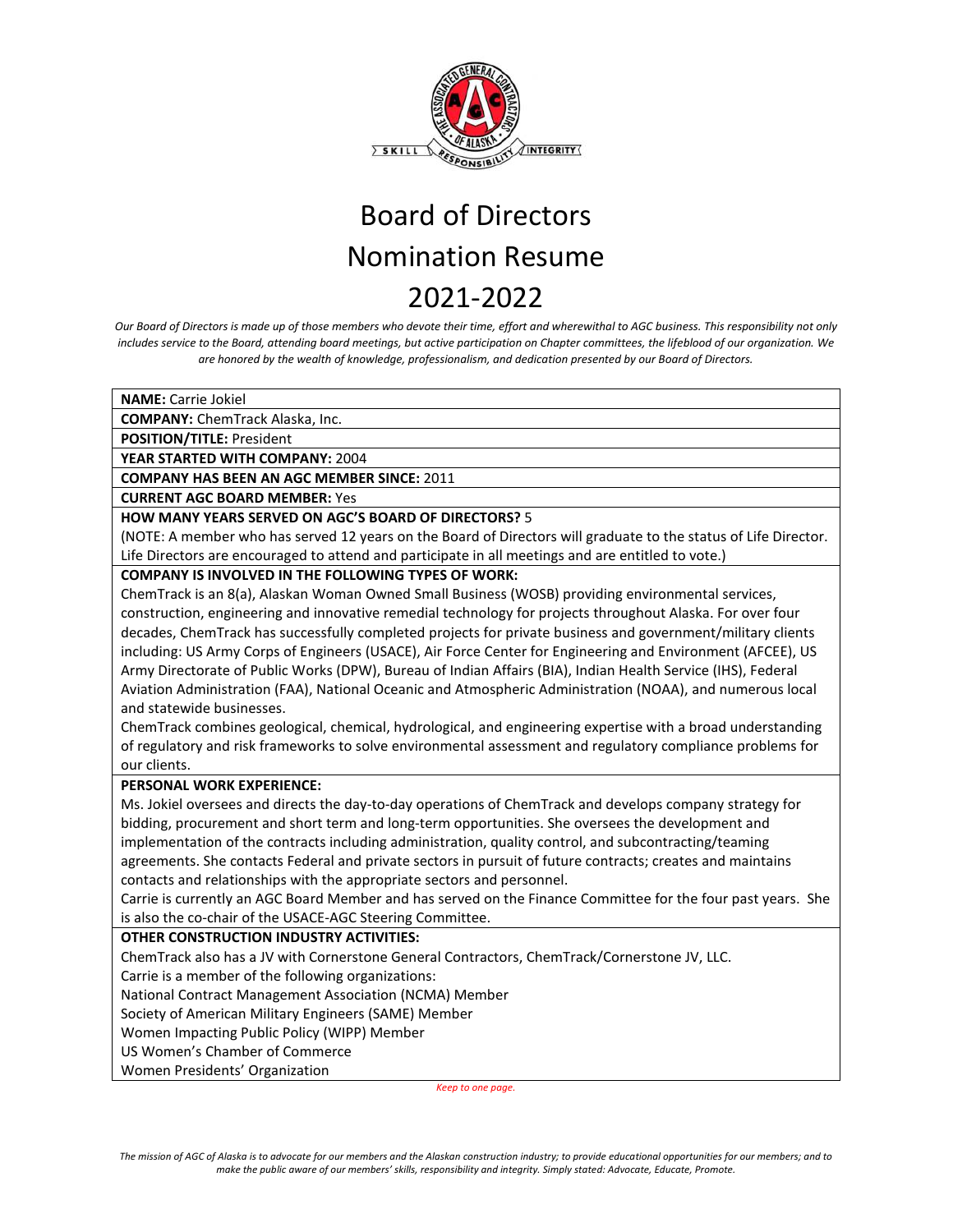

*Our Board of Directors is made up of those members who devote their time, effort and wherewithal to AGC business. This responsibility not only includes service to the Board, attending board meetings, but active participation on Chapter committees, the lifeblood of our organization. We are honored by the wealth of knowledge, professionalism, and dedication presented by our Board of Directors.*

**NAME:** Cuauhtemoc "Rod" Rodriguez

**COMPANY:** Coldfoot Environmental Services, Inc.

**POSITION/TITLE:** Owner / President

**YEAR STARTED WITH COMPANY:** 2001

**COMPANY HAS BEEN AN AGC MEMBER SINCE:** 2005

**CURRENT AGC BOARD MEMBER:** Yes

**HOW MANY YEARS SERVED ON AGC'S BOARD OF DIRECTORS?** 10

(NOTE: A member who has served 12 years on the Board of Directors will graduate to the status of Life Director. Life Directors are encouraged to attend and participate in all meetings and are entitled to vote.)

#### **COMPANY IS INVOLVED IN THE FOLLOWING TYPES OF WORK:**

Coldfoot specializes in hazardous material removal and demolition for residential, commercial, and industrial sites to include, but not limited to, office buildings, schools, hospitals, wastewater treatment facilities, power plants, military installations, railroad bridges, and radar stations throughout the state of Alaska.

#### **PERSONAL WORK EXPERIENCE:**

In 1994, Mr. Rodriguez came to Anchorage, Alaska and was stationed at JBER, formerly Elmendorf Air Force Base. As a contract specialist and contracting officer assigned to the 3rd Contracting Squadron, Mr. Rodriguez had the opportunity to work on several environmental remediation and construction projects statewide. Upon separating from the military, Mr. Rodriguez formed Coldfoot.

In 2004, Coldfoot entered the US Small Business Administration 8(a) Business Development Program. Since then, Mr. Rodriguez has been a strong advocate for small business and has participated as a guest speaker for the SBA, DOT DBE, and Alaska veterans.

#### **OTHER CONSTRUCTION INDUSTRY ACTIVITIES:**

AGC of Alaska Board President, 2018-2019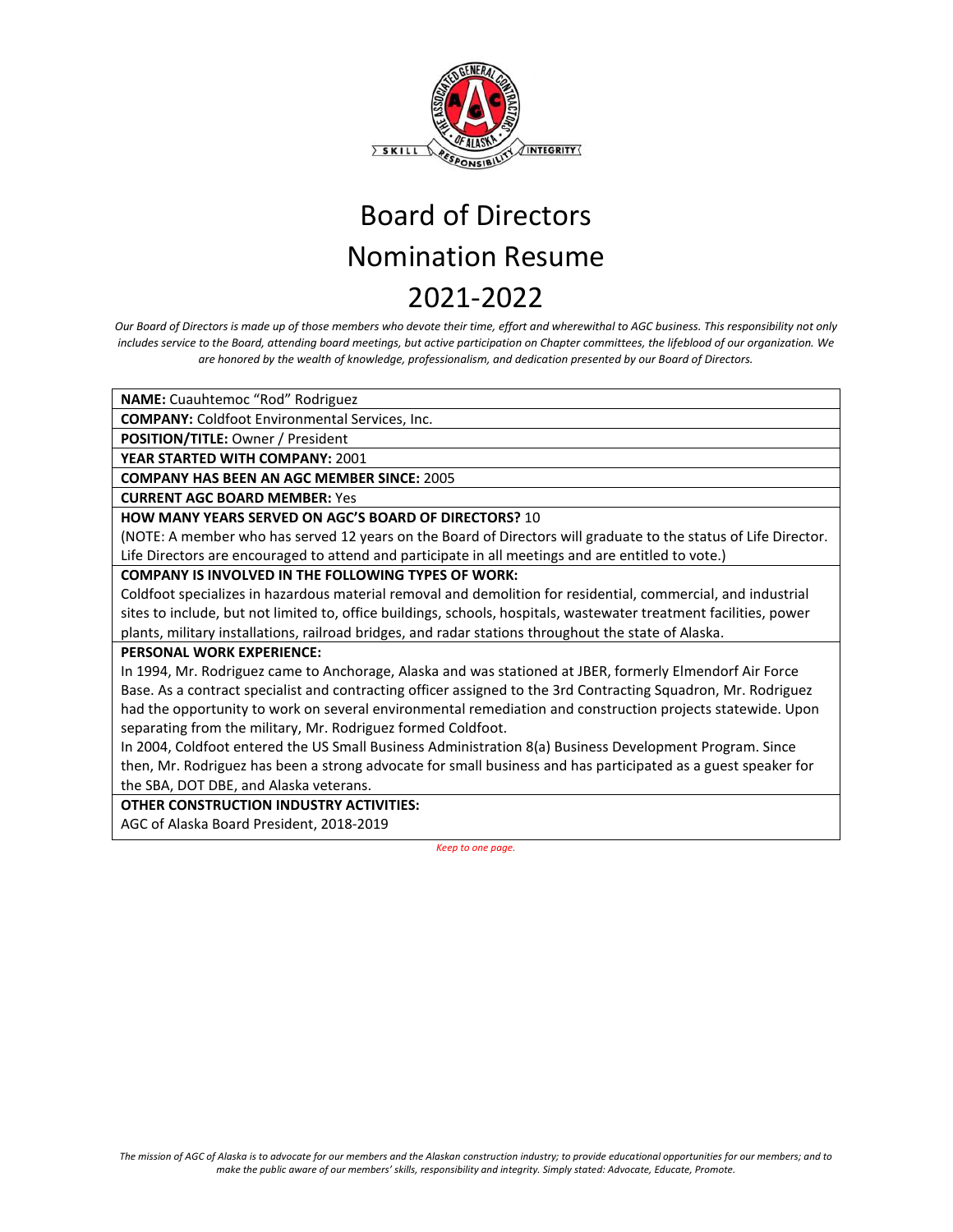

*Our Board of Directors is made up of those members who devote their time, effort and wherewithal to AGC business. This responsibility not only includes service to the Board, attending board meetings, but active participation on Chapter committees, the lifeblood of our organization. We are honored by the wealth of knowledge, professionalism, and dedication presented by our Board of Directors.*

**NAME:** Carrie Jokiel

**COMPANY:** ChemTrack Alaska, Inc.

**POSITION/TITLE:** President

**YEAR STARTED WITH COMPANY:** 2004

**COMPANY HAS BEEN AN AGC MEMBER SINCE:** 2011

**CURRENT AGC BOARD MEMBER:** Yes

#### **HOW MANY YEARS SERVED ON AGC'S BOARD OF DIRECTORS?** 4

(NOTE: A member who has served 12 years on the Board of Directors will graduate to the status of Life Director. Life Directors are encouraged to attend and participate in all meetings and are entitled to vote.)

#### **COMPANY IS INVOLVED IN THE FOLLOWING TYPES OF WORK:**

ChemTrack is an 8(a), Alaskan Woman Owned Small Business (WOSB) providing environmental services, construction, engineering and innovative remedial technology for projects throughout Alaska. For over four decades, ChemTrack has successfully completed projects for private business and government/military clients including: US Army Corps of Engineers (USACE), Air Force Center for Engineering and Environment (AFCEE), US Army Directorate of Public Works (DPW), Bureau of Indian Affairs (BIA), Indian Health Service (IHS), Federal Aviation Administration (FAA), National Oceanic and Atmospheric Administration (NOAA), and numerous local and statewide businesses.

ChemTrack combines geological, chemical, hydrological, and engineering expertise with a broad understanding of regulatory and risk frameworks to solve environmental assessment and regulatory compliance problems for our clients.

#### **PERSONAL WORK EXPERIENCE:**

Ms. Jokiel oversees and directs the day-to-day operations of ChemTrack and develops company strategy for bidding, procurement and short term and long-term opportunities. She oversees the development and implementation of the contracts including administration, quality control, and subcontracting/teaming agreements. She contacts Federal and private sectors in pursuit of future contracts; creates and maintains contacts and relationships with the appropriate sectors and personnel.

Carrie is currently an AGC Board Member and has served on the Finance Committee for the four past years. She is also the co-chair of the USACE-AGC Steering Committee.

#### **OTHER CONSTRUCTION INDUSTRY ACTIVITIES:**

ChemTrack also has a JV with Cornerstone General Contractors, ChemTrack/Cornerstone JV, LLC.

Carrie is a member of the following organizations:

National Contract Management Association (NCMA) Member

Society of American Military Engineers (SAME) Member

Women Impacting Public Policy (WIPP) Member

US Women's Chamber of Commerce

Women Presidents' Organization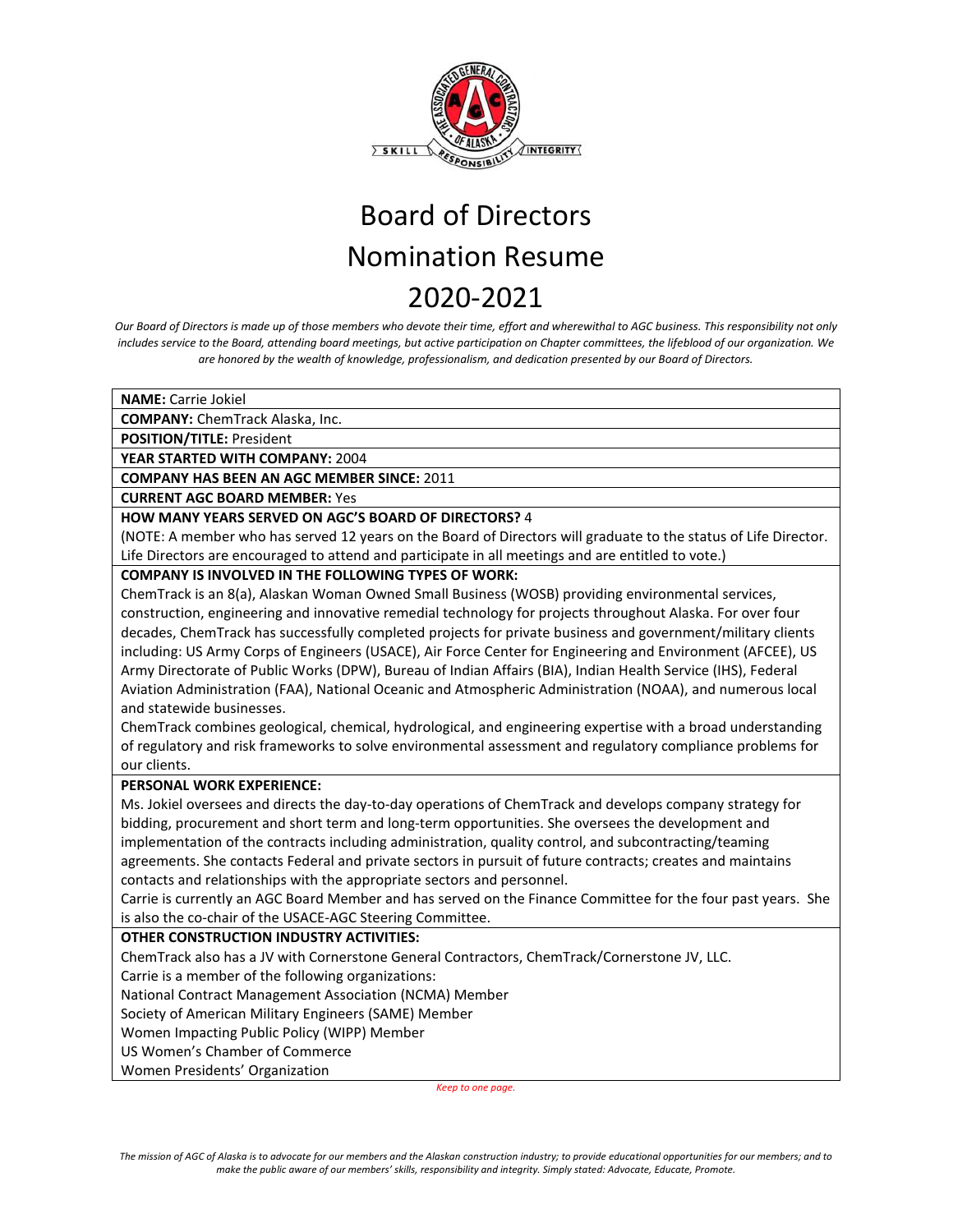

*Our Board of Directors is made up of those members who devote their time, effort and wherewithal to AGC business. This responsibility not only includes service to the Board, attending board meetings, but active participation on Chapter committees, the lifeblood of our organization. We are honored by the wealth of knowledge, professionalism, and dedication presented by our Board of Directors.* 

**NAME: DAVID SHAHNAZARIAN** 

**COMPANY: AMERICAN MARINE INTERNATIONAL** 

**POSITION/TITLE: VICE PRESIDENT** 

**YEAR STARTED WITH COMPANY: 2015**

**COMPANY HAS BEEN AN AGC MEMBER SINCE: 1996**

**CURRENT AGC BOARD MEMBER:** 

**HOW MANY YEARS SERVED ON AGC'S BOARD OF DIRECTORS?** 

4 years. I am on the AGC Golf Committee and Union Negotiation Committee

**COMPANY IS INVOLVED IN THE FOLLOWING TYPES OF WORK:** 

Marine construction, commercial diving, towing operations, crew boat operations, Non-Destructive Examination-specifically subsea pipelines and structures, underwater inspections in lieu of drydocks, hyperbaric treatment, subsea pipeline and platform installations, consulting services, environmental remediation, ABS certified, Subsea Fiber Optic installation & maintenance.

### **PERSONAL WORK EXPERIENCE:**

Currently Vice President of American Marine International and in the past have held positions as Area Manager, Project Manager, and Engineer in both the California and Alaska Regional Offices. Prior to working for American Marine I held positions as Wireline Open Hole Engineer for Schlumberger based out of the Gulf of Mexico Deepwater Offshore Platforms and Fort McMurray Canada, Engineer with Kiewit Bridge and Marine Division, Engineer with Dutra Dredging, Merchant Mariner, and I hold my Engineer in Training License for Mechanical Engineering. I hold a Bachelor of Science in Mechanical Engineering from the University of California, San Diego and a MBA in Executive Leadership from the University of Alaska Anchorage.

### **OTHER CONSTRUCTION INDUSTRY ACTIVITIES:**

Member of RDC, Alliance, World Trade Center, Petroleum Club, and multiple sponsorships for many of the industry conferences & events. Member of the AGC Golf Committee & Union Negotiation Committee.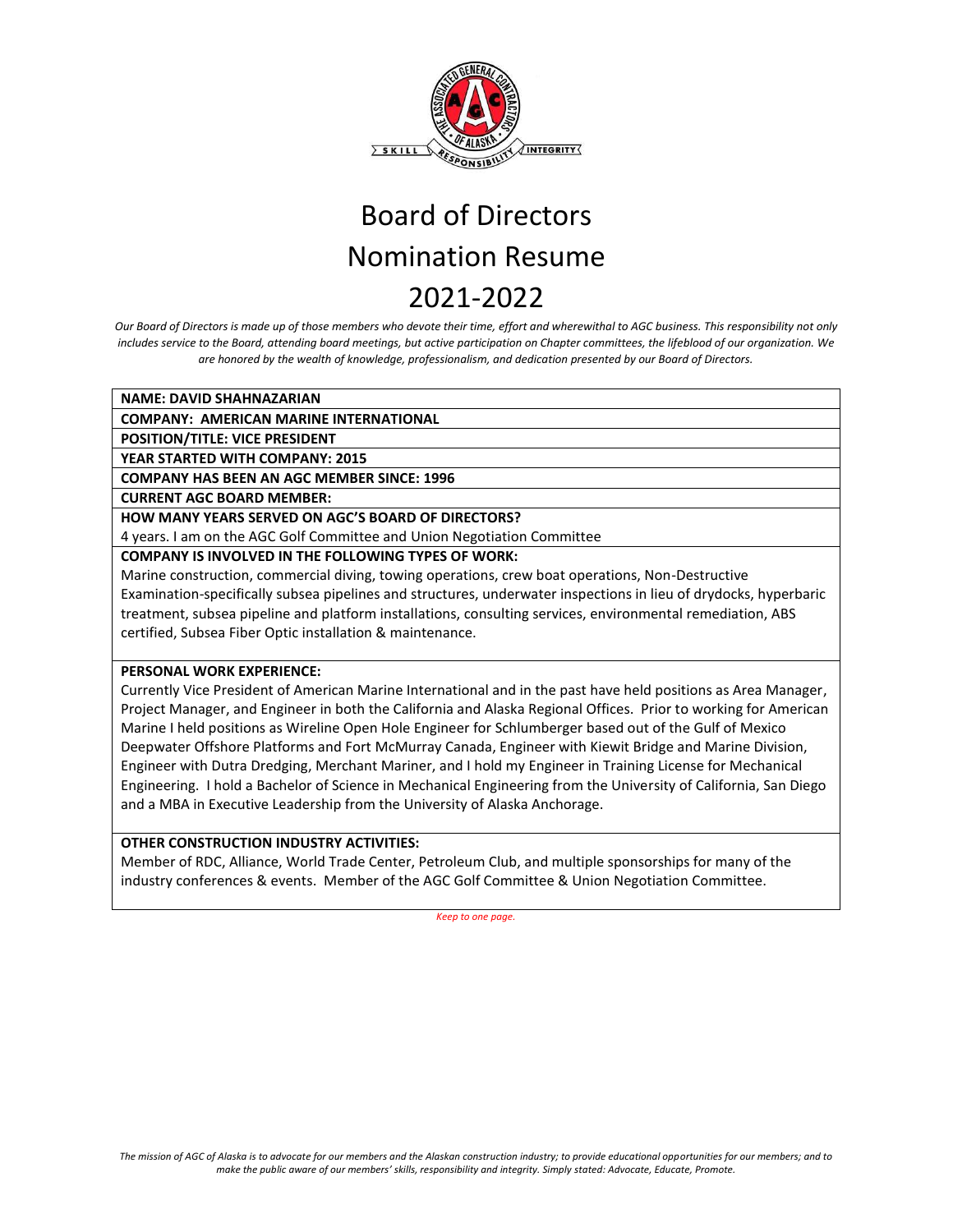

*Our Board of Directors is made up of those members who devote their time, effort and wherewithal to AGC business. This responsibility not only includes service to the Board, attending board meetings, but active participation on Chapter committees, the lifeblood of our organization. We are honored by the wealth of knowledge, professionalism, and dedication presented by our Board of Directors.* 

| <b>NAME:</b>                                                                                                    | Mike T. Gould                                    |                                                              |      |  |
|-----------------------------------------------------------------------------------------------------------------|--------------------------------------------------|--------------------------------------------------------------|------|--|
| <b>COMPANY:</b>                                                                                                 | Excel Construction, Inc.                         |                                                              |      |  |
| <b>POSITION/TITLE:</b>                                                                                          | President                                        |                                                              |      |  |
| YEAR STARTED WITH COMPANY:                                                                                      | 1995                                             |                                                              |      |  |
| <b>COMPANY HAS BEEN AN AGC MEMBER SINCE: 1983</b>                                                               |                                                  |                                                              |      |  |
| <b>CURRENT AGC BOARD MEMBER:</b><br><b>YES</b>                                                                  |                                                  |                                                              |      |  |
| <b>HOW MANY YEARS SERVED ON AGC'S BOARD OF DIRECTORS? 3</b>                                                     |                                                  |                                                              |      |  |
| (NOTE: A member who has served 12 years on the Board of Directors will graduate to the status of Life Director. |                                                  |                                                              |      |  |
| Life Directors are encouraged to attend and participate in all meetings and are entitled to vote.)              |                                                  |                                                              |      |  |
| <b>COMPANY IS INVOLVED IN THE FOLLOWING TYPES OF WORK:</b>                                                      |                                                  |                                                              |      |  |
| Commercial General Contractor and Construction Manager signatory with the Carpenters,                           |                                                  |                                                              |      |  |
| Taper/Painters/&Allied Trades, and Laborers Unions. Specializing in building renovations, office remodels, and  |                                                  |                                                              |      |  |
| tenant improvements. Self-performs metal framing, drywall, drywall finishing (tape & paint), finish carpentry,  |                                                  |                                                              |      |  |
| and design build work.                                                                                          |                                                  |                                                              |      |  |
| (reference www.excelconstructionak.com)                                                                         |                                                  |                                                              |      |  |
| PERSONAL WORK EXPERIENCE:                                                                                       |                                                  |                                                              |      |  |
| $2015 -$ Present                                                                                                | Excel Construction, Inc.                         | President/Project Manager/Estimator                          |      |  |
| $2010 - 2015$                                                                                                   | <b>Blackbird Technologies</b>                    | Field Service Representative/Training Team Lead/SME          |      |  |
| $2005 - 2010$                                                                                                   | <b>US Army Special Forces</b>                    | Sr. Communications Sergeant ODA 5416, 5 <sup>th</sup> SFG(A) |      |  |
| $2000 - 2005$                                                                                                   | CU Boulder BSEE/MBA                              | Focus in transmission and antenna theory                     |      |  |
| $2003 - 2004$                                                                                                   | Siemens Building Tech.                           | Systems Engineer Intern / Building Controls                  |      |  |
| $1995 - 2003$                                                                                                   | Excel Construction, Inc.                         | Laborer/Expediter                                            |      |  |
| <b>OTHER CONSTRUCTION INDUSTRY ACTIVITIES:</b>                                                                  |                                                  |                                                              |      |  |
| Current & Former AGC board member                                                                               |                                                  |                                                              |      |  |
| Active member on the AGC Education Training and Workforce Development committee                                 |                                                  |                                                              |      |  |
| Active member of the Alaska Chapter of the Project Management Institute (PMI-AK)                                |                                                  |                                                              |      |  |
| Active with BOMA Anchorage and their Emerging Professionals group                                               |                                                  |                                                              |      |  |
| Volunteer Judge at the Alaska SkillsUSA annual competition (regional qualifier)                                 |                                                  |                                                              |      |  |
| Delivered Charge to the graduates at the 2019 UAA Construction Management Hard Hatting Ceremony                 |                                                  |                                                              |      |  |
| Project Management Professional (PMP#2990021)                                                                   |                                                  |                                                              |      |  |
|                                                                                                                 | Master Certificate in Applied Project Management | Villanova University                                         | 2015 |  |
|                                                                                                                 | Master of Science Business Management            | <b>Austin Peay State University</b>                          | 2012 |  |
|                                                                                                                 | Bachelor of Science Electrical Engineering       | University of Colorado, Boulder                              | 2005 |  |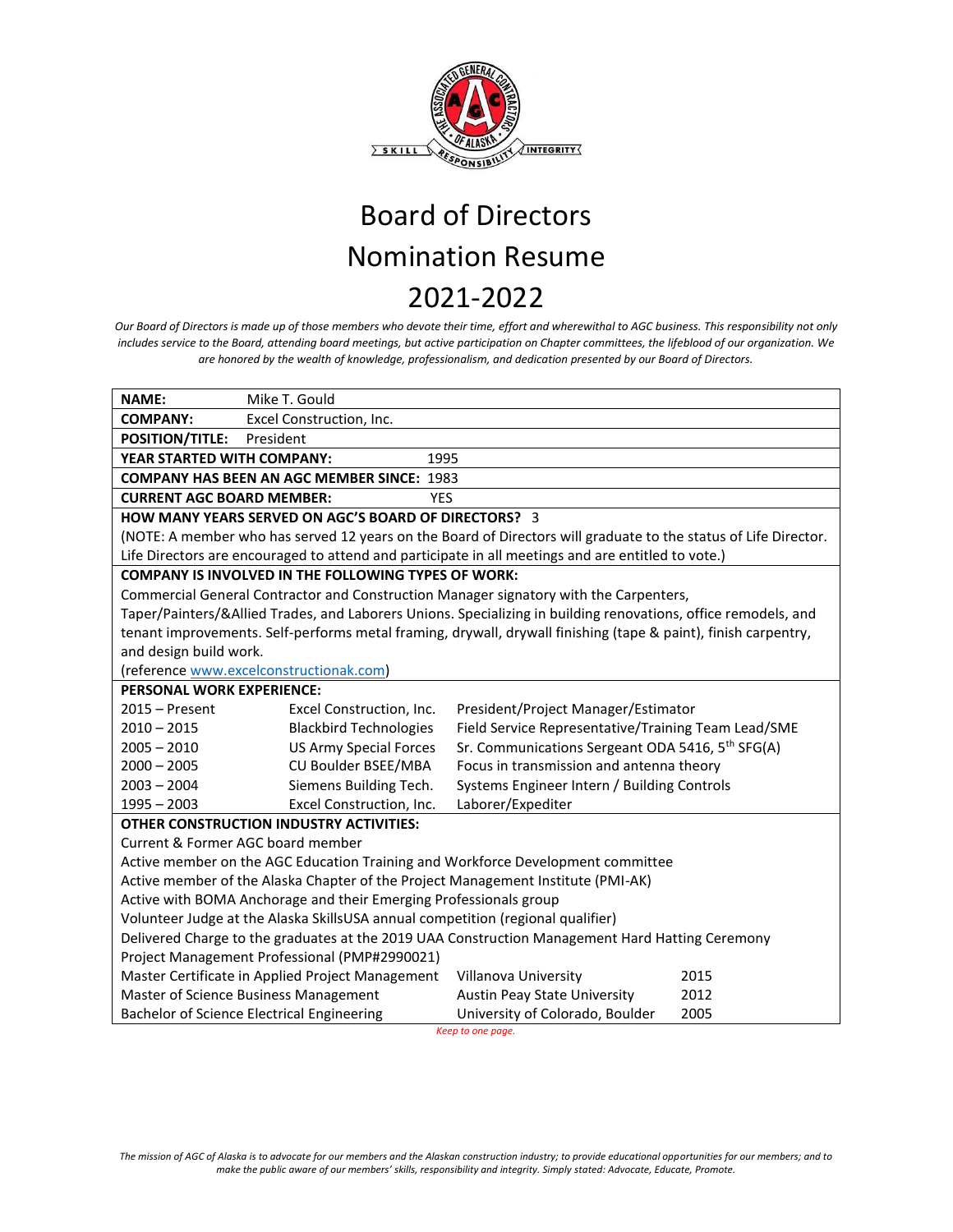

*Our Board of Directors is made up of those members who devote their time, effort and wherewithal to AGC business. This responsibility not only includes service to the Board, attending board meetings, but active participation on Chapter committees, the lifeblood of our organization. We are honored by the wealth of knowledge, professionalism, and dedication presented by our Board of Directors.* 

**NAME:** Deirdre Coots

**COMPANY:** Global Diving & Salvage

**POSITION/TITLE:** Vice President Business Services

**YEAR STARTED WITH COMPANY:** 2009 – 12 years three months

**COMPANY HAS BEEN AN AGC MEMBER SINCE:** 12

**CURRENT AGC BOARD MEMBER:** Yes

### **HOW MANY YEARS SERVED ON AGC'S BOARD OF DIRECTORS?** 1

(NOTE: A member who has served 12 years on the Board of Directors will graduate to the status of Life Director. Life Directors are encouraged to attend and participate in all meetings and are entitled to vote.)

#### **COMPANY IS INVOLVED IN THE FOLLOWING TYPES OF WORK:**

Global has over 40 years of manager complex and technical underwater construction projects in and around the water. Global has the proven experience, specialized staff, and equipment to take on shoreside or subsea projects from deep-water infrastructure to working in challenging environments.

We serve both the public and private sectors; we create custom, creative, safe, and effective solutions for the most challenging projects.

#### **PERSONAL WORK EXPERIENCE:**

I joined Global Diving & Salvage, Inc in 2009 as the Alaska Administrative Assistant and fell in love with the industry and the company. In 2011 I was promoted as the region's General Manager, which I held until August 1<sup>st,</sup> when I accepted a new position as Director of Business Services & Administration. As of October 8<sup>th,</sup> I am the Vice President of Business Services overseeing the company's various locations, including Alaska, Washington, California, Kentucky, South Carolina, and Coastal & Ocean Resources Inc, in Canada and our Environmental Service line Washinton. I also served as the Interim Director of Casualty Response for Global for the past year, working on large casualty projects across the country. During my tenure at Global, the Alaska region has grown, achieving and sustaining significant increases in the region's revenue while expanding Global's regional capabilities, opening an office in Southeast Alaska, and expanding its footprint into Kodiak in 2021.

### **OTHER CONSTRUCTION INDUSTRY ACTIVITIES:**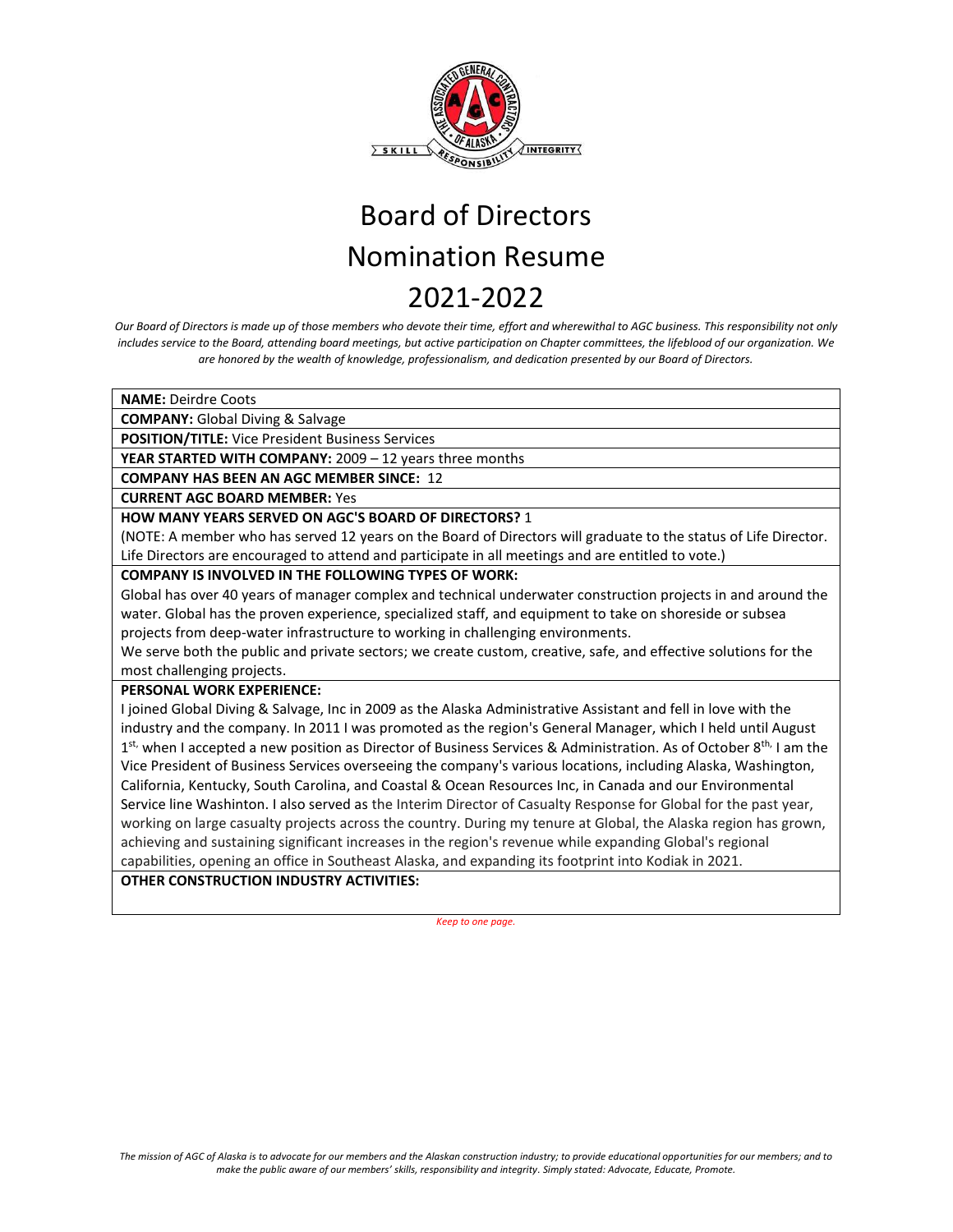

*Our Board of Directors is made up of those members who devote their time, effort and wherewithal to AGC business. This responsibility not only includes service to the Board, attending board meetings, but active participation on Chapter committees, the lifeblood of our organization. We are honored by the wealth of knowledge, professionalism, and dedication presented by our Board of Directors.*

**NAME:** Gary R. Klebs

**COMPANY:** KLEBS Mechanical, Inc.

**POSITION/TITLE:** Senior Consultant

**YEAR STARTED WITH COMPANY:** 1986

**COMPANY HAS BEEN AN AGC MEMBER SINCE:** 2010

**CURRENT AGC BOARD MEMBER:** Yes

**HOW MANY YEARS SERVED ON AGC'S BOARD OF DIRECTORS?** 9

(NOTE: A member who has served 12 years on the Board of Directors will graduate to the status of Life Director. Life Directors are encouraged to attend and participate in all meetings and are entitled to vote.)

#### **COMPANY IS INVOLVED IN THE FOLLOWING TYPES OF WORK:**

KLEBS does plumbing, HVAC, and sheet metal work. KLEBS Mechanical is the largest full-service plumbing and mechanical services contractor in Anchorage and the Mat-Su Valley proudly providing residents and businesses throughout Anchorage and the Mat-Su Valley with plumbing, heating, and air conditioning repair. KLEBS also has been providing installation and maintenance services for the last 30 years.

#### **PERSONAL WORK EXPERIENCE:**

With over \$300-Million in projects as both a General Contractor and a Subcontractor on projects that in totality exceed several Billion dollars in value and stretch from the Island of Guam to the Arctic Ocean it is safe to say that Gary's Construction and Business Management experience is extensive. For Alaskan residents, one can hardly work, shop, or go to school without feeling the impacts of Gary's leadership and contributions to the community.

Starting out over 30 years ago as a one-man operation, and growing to over 100 employees, Gary took pride in these two things, constructing quality buildings that made our indoor and outdoor environments pleasant and comfortable and providing a workplace where employees earned a living wage with benefits. Wages and benefits that allowed Gary's employees to not just scrape by making ends meet, rather, Gary loves knowing that his employees can buy homes, take family vacations, invest for the future, and plan for retirement. Many of Gary's employees have been with him for more than 20-years.

#### **OTHER CONSTRUCTION INDUSTRY ACTIVITIES:**

EDUCATION

Milwaukee Technical College

Multiple Continuing Ed. Courses in Business & Construction Management

PROFESSIONAL CERTIFICATIONS

State of Alaska

Professional Mechanical Construction Administrator

PROFESSIONAL EXPERIANCE

1986 - 2018: Klebs Mechanical Inc. – Founding Member and President

1981 – 1986: Moore Mechanical, General Manager, and Project Manager

1997 – 2003: served an the MOA Board of Building Regulation Examiners and Appeals

2017 – Present: Associated General Contractors Alaska. Member Executive Board of Directors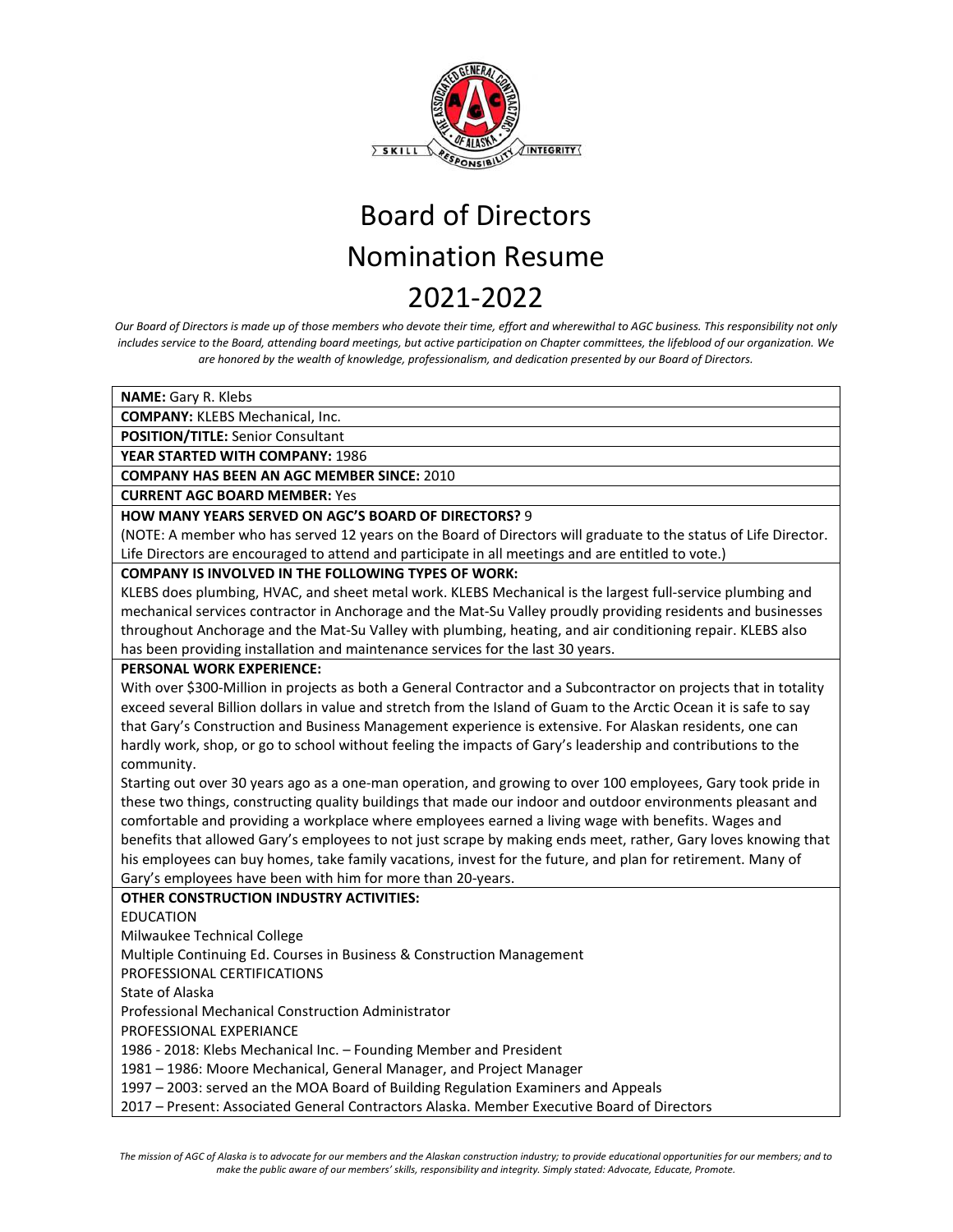

2006 – 2016: Associated Building Contractors. Founding Chapter Member and Board of Directors